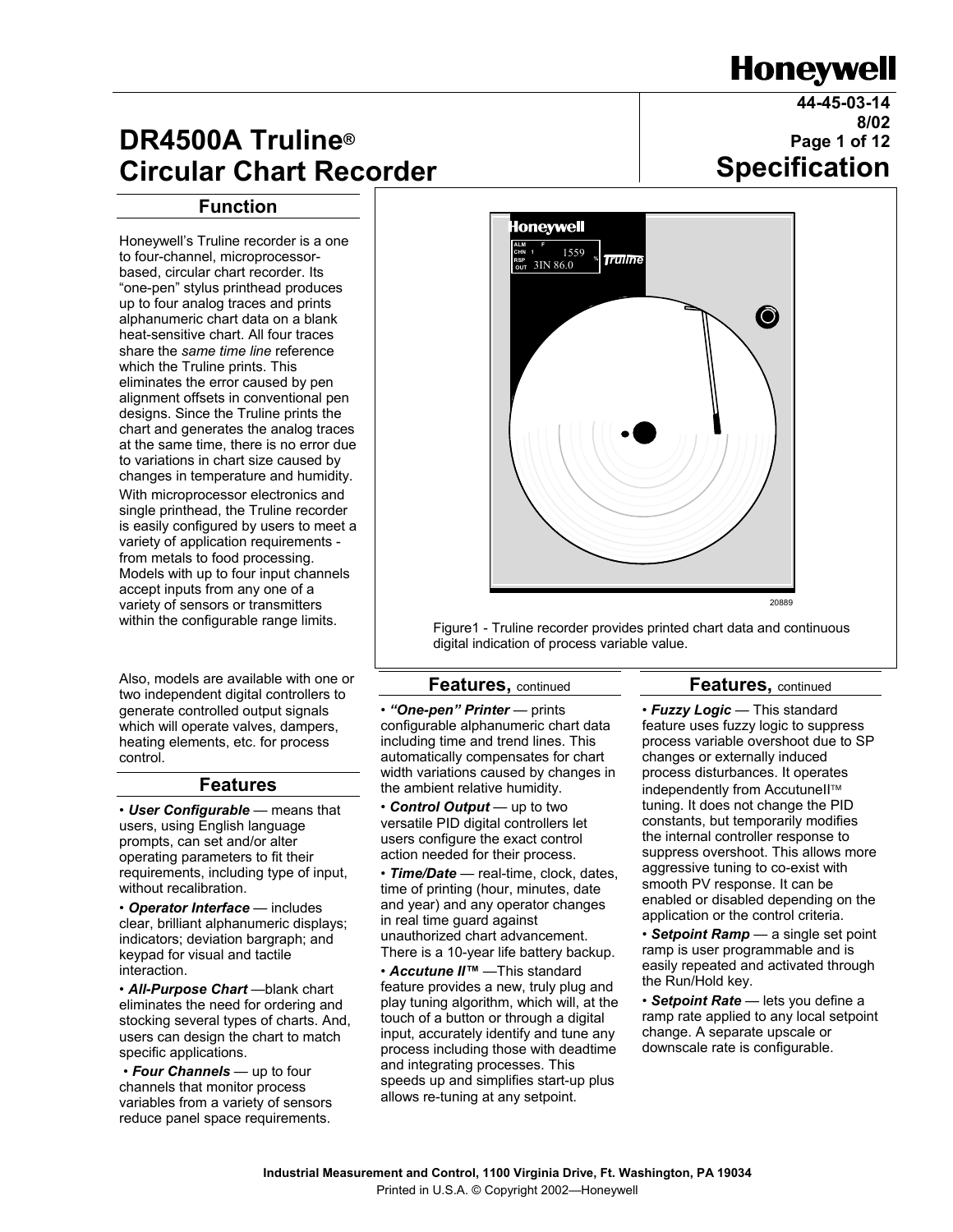#### **Features,** continued

#### • *Set Point Ramp/Soak*

*Programming* — Lets users program and store 18 ramp and 18 soak segments. Run or Hold of program is keyboard or remote switch selectable. Each Control Loop can run one of the 6 profiles using any number of consecutive segments of the program. You can select a recovery mode for power-up.

• *Event Messages* — up to six event messages can be printed on designated areas of the chart and can be triggered by a specific selectable event.

## **External Interface Selections**

**•** *Auxiliary Output* — there is also a 4 to 20 mA current output available. It can be used to retransmit a process variable.

In addition, the 4-20 outputs on the control board can be used as an auxiliary output if not used for control.

**•** *Modbus Communications* option allows you to network your recorders to take advantage of overall monitoring of the system using an RS485 network.

• *Six Alarms* — up to six integral "soft" alarms are easily set by users to announce selected, out-of-limit conditions.

• *Timer* — This optional feature provides a configurable time period of 0 to 99 hours, 59 minutes or units of minutes and seconds. It can be started via the keyboard, alarm 2, or by a digital input. The timer output is Alarm 1 that energizes at the end of the Timer Period. Alarm 1 can be automatically reset. The Timer Period can be changed between each batch. Status is shown on the lower display. • *Digital Input* — Allows users to initiate from a remote location through two dry contact closures, selected recorder functions, such as automatic to manual control mode, direct to reverse controller action, or initiate autotune.

#### **Options\***

• *CE Mark* — Conformity with 73/23/EEC, Low Voltage Directive and 89/336/EEC EMC Directive.

• *Chart Illumination* — Lights the chart area to improve readability in lower light areas.



Figure 2 - Operator interface includes displays and keypad for comprehensive interaction with the recorder and the process.

## **Options\*,** continued

• *Two Totalizers* — one or two totalizers are available. Eight digit totals with multiplier on digital display. Fourteen digits totalization print out on chart; a grand total can be printed.

#### **•** *Math Functions*

**Algorithms** — pre-configured algorithms for easy implementation into other control loop with Ratio and Bias.

*Summer -* will add three inputs with the result as the derived PV.

*Multiplier/Divider -* **uses** three analog inputs to calculate a derived PV with or without square root.

*Multiplier-* will multiply three inputs with the result as the derived PV with or without square root.

*Subtractor/Multipler -* **the** difference between input 1 and input 2 is multiplied by input 3.

*Input High/Low Select -* **specifies** the PV as the higher or lower of two inputs.

**Polynomial Curve Characteristics**  -- A fifth order polynomial equation can be used on any one of the analog inputs.

**•** *Door Options* — Choice of gray, black or blue doors with standard latch or optional lock. Optional UL and FM approved NEMA4X door available.

**•** *Approval Body Options* — FM approval, CSA certification and UL Listing or a combination is available.

**•** *Customer ID Tag* — (30 characters max.)

\*Restrictions apply -- Not all of the options can be supplied together.

# **User Configurable**

In the DR4500A Series recorder, microprocessor control replaces conventional electromechanical recording techniques. This means that its software now primarily determines the recorder's capabilities. Since Honeywell has preprogrammed a variety of functional capabilities into the recorder, a user only has to configure those functions that are specific for the given application.

## **Operator Interface**

Two digital displays present the process variable (PV) value and by key selection, the controller set point; controller output; deviation from reference input; dry bulb temperature; totalization value; or engineering units as desired. The lower display can also be set to scroll or hold.

In configuration mode, digital displays are pre-empted by English language prompts and values that you use to enter configuration data (type of input, chart speed, chart range, alarm settings, tuning constants, etc.) and then stored in nonvolatile memory for safe keeping in the event of a power failure.

Indicators light to show alarm conditions, which channel PV is on display, use of remote set point, which output relay is on, selected temperature unit, and controller's mode of operation. A deviation bargraph lets operators tell at a glance if the process variable is at, above, or below the controller's set point.

The keypad through which configuration data is entered also serves as an integral automatic/ manual station that provides bumpless transfer for controllers.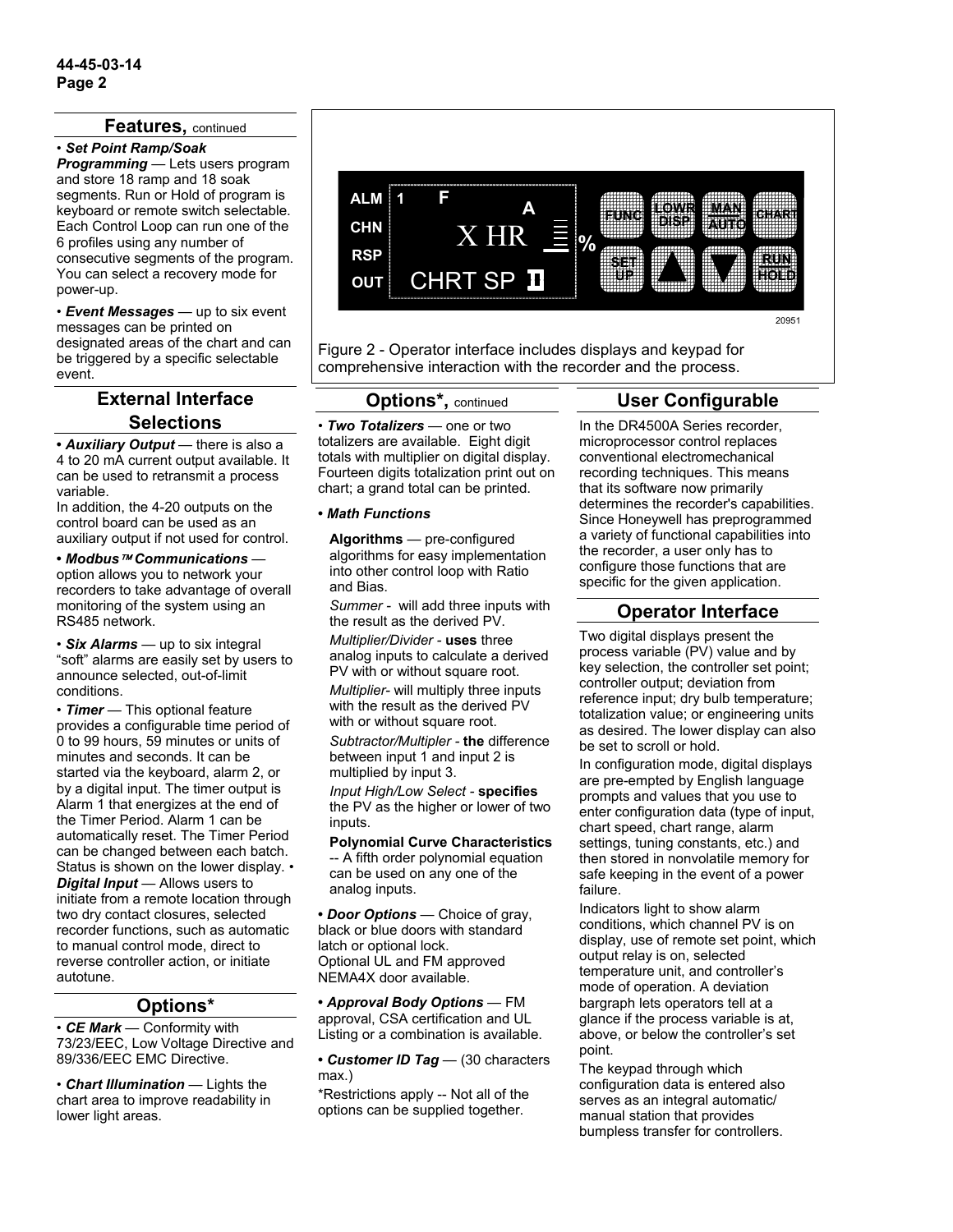#### **Microprocessor Controlled Recording and Printing**

Both the chart and the printhead are driven by the stepper motors, which are controlled by the microprocessor. The microprocessor uses the configured chart range data as well as the input data to determine the proper printhead position. The stepper motor accurately positions the printhead drive.

Since chart speed is configurable, users can easily alter the chart speed through the keypad. Gear changing or additional motors are no longer required.

By using a "one-pen" printhead that is capable of printing alphanumeric characters, users can now set various "printed" chart data through configuration. This means that such chart data as range marking in engineering units; digital values for process variables, and trace identification are easily personalized for the application.

This data, plus printed time lines and engineering units of scale eliminate the need to maintain an inventory of a variety of preprinted charts.

The Truline recorder uses a dot fill technique from a microprocessor algorithm to produce a continuous analog trace of a process variable.

## **Input Processing**

The input can be one of many standard low-level electrical signals. Since inputs are isolated, users can connect different types of input signals to multi-channel models in any combination. And, for models with 2 or more channels, a relative humidity (wet/dry bulb) actuation is available using 100 ohm platinum bulbs (Alpha ( $α$ ) = 0.00385).

The input type and range are user configurable. Ranges are easily expanded and compressed within their span limitations to meet specific measurement needs. Users can select upscale or downscale sensor break protection for many of the actuations.

An integral 24 Vdc power supply, along with 4-20 mA input configuration, allows direct operation with up to two transmitters without the need for any additional/external transmitter power supply.

To totalize a variable, such as a flow signal, users select the applicable input and set the digital display scaling factor through configuration. This eliminates the need for additional integration hardware including a mechanical counter. The totalizer has an eight digit display and 14 digit printing on the chart.

Also, there is the capability to reset the totalizer remotely with digital inputs and a low flow cutoff can be set, in percent of range, below which the applicable totalizer does not increment. Elapsed time can also be totalized. A grand total can be enabled to print the sum of all the totalizers.

# **Digital Controller**

The DR4500A Series recorder controller (1 or 2 loops) includes an integral microprocessor-based, PID controller. A variety of output types, including a duplex variation for heatcool applications, lets users select the output that is right for their final control element.

Depending on the output type, users can configure the control action as On-Off, PID-A, PID-B, PD with Manual Reset or 3 Position Step control.

As with the record functions, English language prompts quickly guide users through the entry of all the controller's configurable parameters.

### **Diagnostics**

All DR4500A Series recorders include self-diagnostic systems that check critical operations and provide error messages to alert users about detected faults.

Power-up self-diagnostics is a microprocessor controlled diagnostic program that runs tests on selected circuitry when the recorder is powered up. A "key" test allows a user to initiate, on demand, a self-diagnostic routine that checks the keypad and front panel displays.

### **Construction**

The DR4500A Series recorder is housed in a molded case, which can be panel or surface, mounted. A glass or optional acrylic window, gasketed door protects internal components from harsh industrial environments while allowing easy access to the chart and operator interface. A UL and FM approved NEMA4X door is also available. Circuitry is partitioned on printed circuit boards for ease of service.

#### **Process Interface**

Power, input, and output wiring connect to terminations inside the case. Knockouts in the sides and bottom of the case accept conduit connections for convenient wire entry.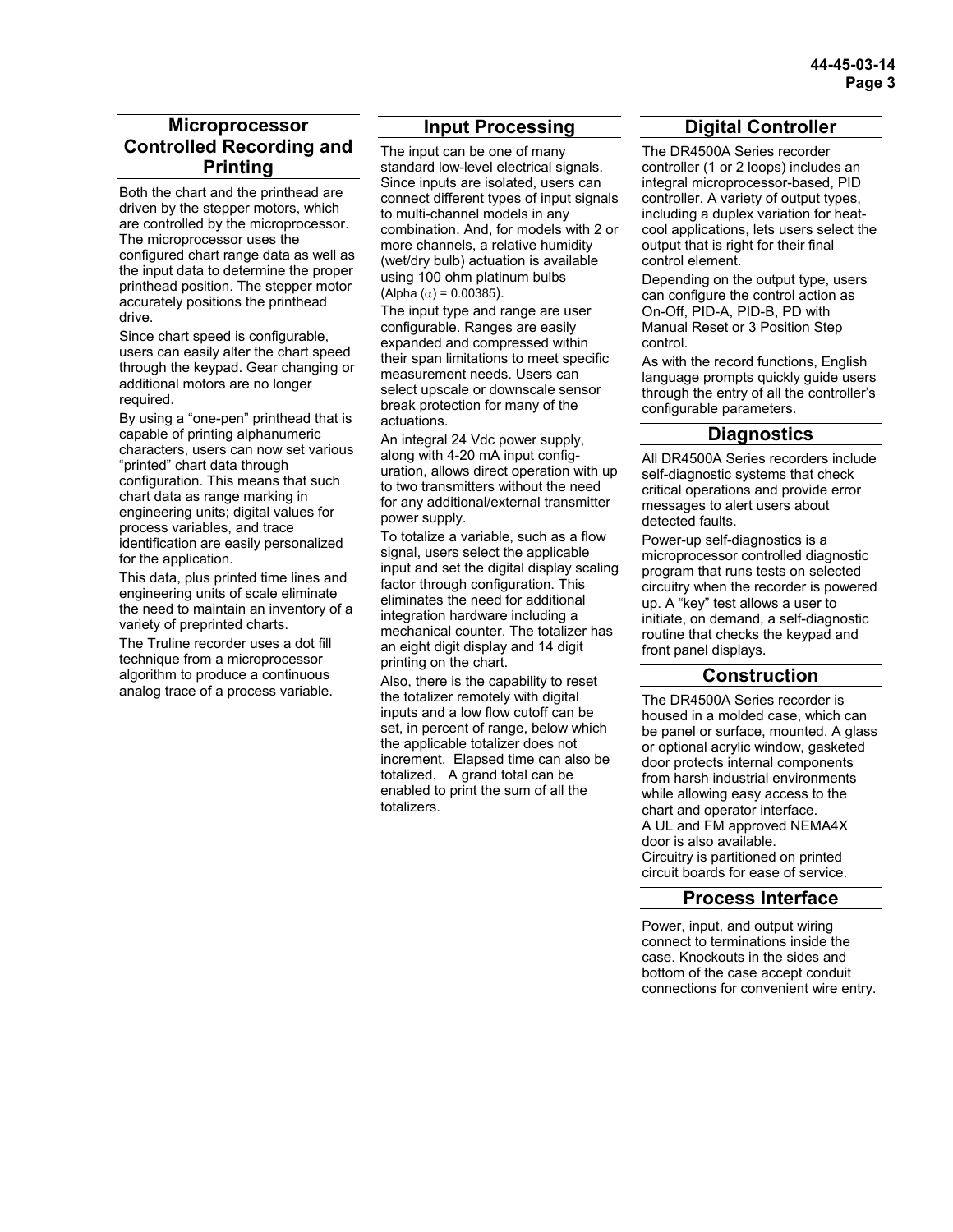# **Specifications**

| <b>Design</b>                                                                                                                        |                                                                                                                                                                                                                                                                              |                                                                                                                                                                                                                 |                                                                                   |                               |                                          |  |
|--------------------------------------------------------------------------------------------------------------------------------------|------------------------------------------------------------------------------------------------------------------------------------------------------------------------------------------------------------------------------------------------------------------------------|-----------------------------------------------------------------------------------------------------------------------------------------------------------------------------------------------------------------|-----------------------------------------------------------------------------------|-------------------------------|------------------------------------------|--|
| <b>Digital Indication Accuracy</b>                                                                                                   |                                                                                                                                                                                                                                                                              | 1 digit                                                                                                                                                                                                         |                                                                                   |                               |                                          |  |
| <b>Minimum Input Span</b>                                                                                                            |                                                                                                                                                                                                                                                                              |                                                                                                                                                                                                                 | Range is fully configurable with span limitation of the operating range selected  |                               |                                          |  |
| Input Impedance                                                                                                                      |                                                                                                                                                                                                                                                                              |                                                                                                                                                                                                                 | 4-20 mA dc: 250 ohms<br>0-10 Vdc: 200K ohms<br>All others: 10 Megohms             |                               |                                          |  |
| <b>Source Impedance</b>                                                                                                              |                                                                                                                                                                                                                                                                              | RTD: 100 ohms per lead maximum                                                                                                                                                                                  |                                                                                   |                               |                                          |  |
| <b>Sampling Rate</b>                                                                                                                 |                                                                                                                                                                                                                                                                              | inputs)                                                                                                                                                                                                         | Each input sampled 3 times a second (1 or 2 inputs); 3 times in 2 seconds (3 or 4 |                               |                                          |  |
| <b>Input Filter</b>                                                                                                                  |                                                                                                                                                                                                                                                                              | Software: Single pole low pass section with selectable time constants (off to 120<br>seconds)                                                                                                                   |                                                                                   |                               |                                          |  |
| <b>Digital Displays</b>                                                                                                              | Vacuum fluorescent, alphanumeric.<br>A six-digit display dedicated to the process variable.<br>Alternate information displayed during configuration mode.<br>An eight-digit display shows key selected operating parameters. Also provides<br>guidance during configuration. |                                                                                                                                                                                                                 |                                                                                   |                               |                                          |  |
| <b>Indicators</b>                                                                                                                    |                                                                                                                                                                                                                                                                              | Channel PV display (CHN 1, 2, 3, or 4)<br>Alarm status (ALM 1, 2)<br>Controller Output (OUT 1 or 2)<br>Remote Set Point (RSP)<br>Temperature unit (F or C) or Engineering units<br>Controller's mode (A or MAN) |                                                                                   |                               |                                          |  |
| <b>Deviation Bargraph</b>                                                                                                            |                                                                                                                                                                                                                                                                              | 21 segment, color coded deviation bargraph:<br>Green (large) = On Control<br>Green (Small) = Deviation to $\pm$ 10% of PV                                                                                       |                                                                                   |                               |                                          |  |
| <b>Manual Operation</b><br><b>Controller Modes of Operation</b><br>Automatic with local set point<br>Automatic with remote set point |                                                                                                                                                                                                                                                                              |                                                                                                                                                                                                                 |                                                                                   |                               |                                          |  |
| <b>Transmitter Supply Voltage</b><br>22 to 26 Vdc at input terminals (50 mAdc at 24 Vdc)                                             |                                                                                                                                                                                                                                                                              |                                                                                                                                                                                                                 |                                                                                   |                               |                                          |  |
| <b>Performance</b>                                                                                                                   |                                                                                                                                                                                                                                                                              |                                                                                                                                                                                                                 |                                                                                   |                               |                                          |  |
| <b>Number of Inputs</b>                                                                                                              | One channel model: One input<br>Two channel model: Two inputs<br>Three channel model: Three inputs<br>Four channel model: Four inputs                                                                                                                                        |                                                                                                                                                                                                                 |                                                                                   |                               |                                          |  |
| <b>Types of Input</b>                                                                                                                | Range<br><b>Reference Accuracy</b>                                                                                                                                                                                                                                           |                                                                                                                                                                                                                 |                                                                                   | Temp. Stability ±             |                                          |  |
| Actuation <sup>1</sup>                                                                                                               | $\,^{\circ}$ F                                                                                                                                                                                                                                                               | $^{\circ}$ C                                                                                                                                                                                                    | $\pm$ °F                                                                          | $\pm$ °C                      | Degrees Error Per 1<br>Degree $\Delta T$ |  |
| Thermocouples <sup>2</sup><br>в                                                                                                      | 3300<br>$105$ to<br>150<br>105 to<br>150 to<br>500<br>500 to<br>1000<br>1000 to<br>3300                                                                                                                                                                                      | 1816<br><b>41</b> to<br>66<br>41 to<br>66 to<br>260<br>260 to<br>538<br>538 to<br>1816                                                                                                                          | 42.00<br>14.00<br>3.00<br>1.50                                                    | 23.00<br>7.70<br>1.70<br>0.80 | 2.00<br>2.00<br>0.50<br>0.20             |  |
| Е                                                                                                                                    | $-454$ to<br>1832<br>$-454$ to<br>$-202$<br>$-202$ to<br>1832                                                                                                                                                                                                                | $-270$ to<br>1000<br>$-270$ to<br>$-130$<br>$-130$ to<br>1000                                                                                                                                                   | 18.00<br>1.00                                                                     | 10.00<br>0.55                 | 0.70<br>0.35                             |  |
| E (low)                                                                                                                              | $-200$ to<br>1100                                                                                                                                                                                                                                                            | $-129$ to<br>593                                                                                                                                                                                                | 0.50                                                                              | 0.30                          | 0.20                                     |  |
| J                                                                                                                                    | 1600<br>$0$ to                                                                                                                                                                                                                                                               | $-18$ to<br>871                                                                                                                                                                                                 | 0.40                                                                              | 0.22                          | 0.06                                     |  |
| J (low)                                                                                                                              | $20$ to<br>770                                                                                                                                                                                                                                                               | 410<br>$-7$ to                                                                                                                                                                                                  | 0.20                                                                              | 0.11                          | 0.04                                     |  |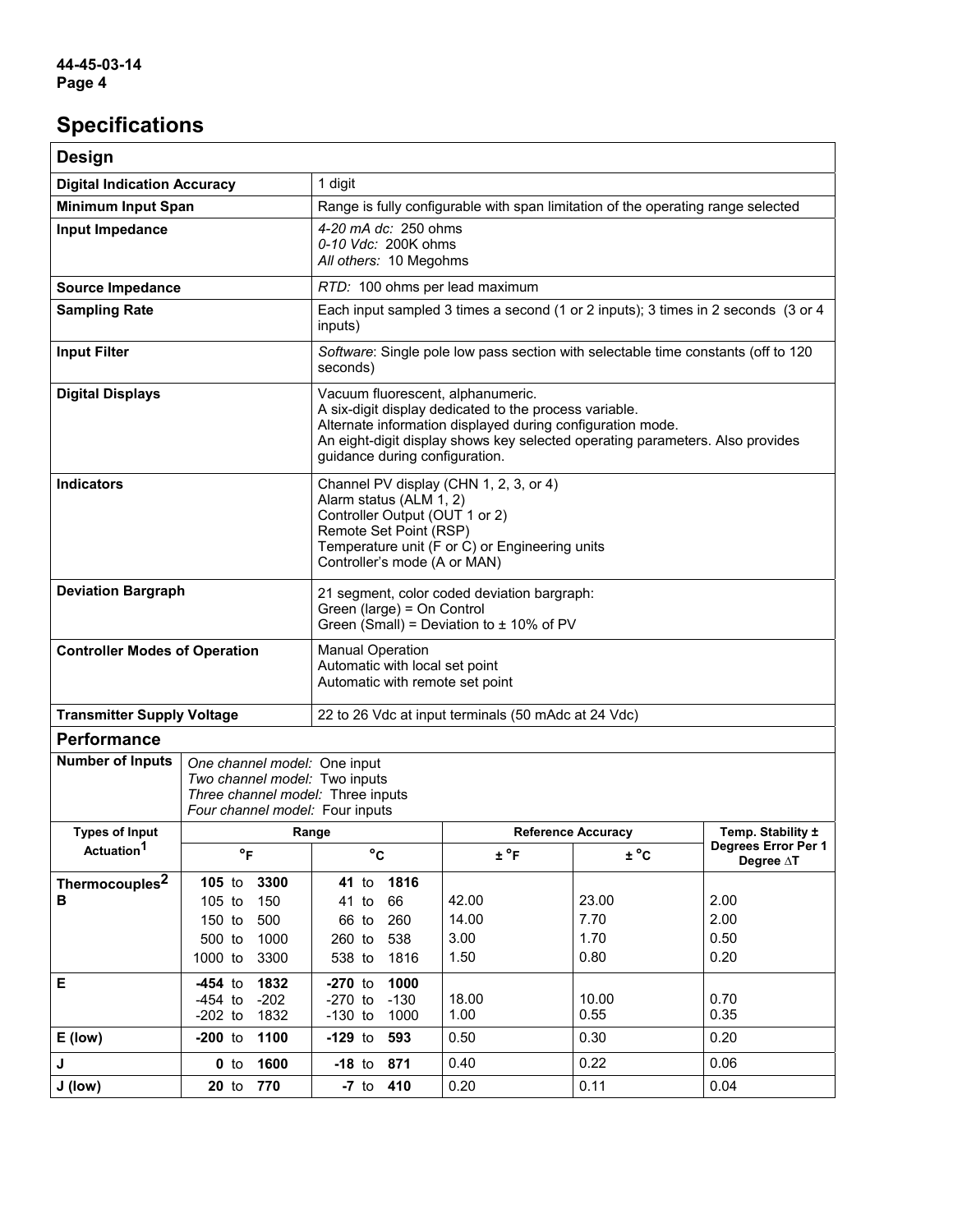| <b>Types of Input</b>        | Range                                |                                   | <b>Reference Accuracy</b> |                                                   | Temp. Stability ±                             |
|------------------------------|--------------------------------------|-----------------------------------|---------------------------|---------------------------------------------------|-----------------------------------------------|
| Actuation <sup>1</sup>       | $\circ$ F                            | $^{\circ}$ C                      | $\pm$ °F                  | $\pm$ °C                                          | Degrees Error Per 1<br>Degree AT              |
| K                            | 2500<br>$-320$ to                    | 1371<br>$-196$ to                 |                           |                                                   |                                               |
|                              | $-320$ to<br>$\mathbf 0$             | $-196$ to<br>$-18$                | 1.25                      | 0.70                                              | 0.18                                          |
|                              | $0$ to<br>2500                       | $18$ to<br>1371                   | 0.60                      | 0.35                                              | 0.09                                          |
| K (low)                      | 1000<br>$-20$ to                     | -29 to 538                        | 0.30                      | 0.16                                              | 0.05                                          |
| NNM (Ni Ni Moly)             | 2500<br>$32$ to                      | $0$ to<br>1371                    |                           | 0.40                                              |                                               |
|                              | 32 to<br>500<br>500 to<br>2500       | 260<br>$0$ to<br>1371<br>260 to   | 0.75<br>0.50              | 0.30                                              | 0.09<br>0.07                                  |
| <b>NIC (Nicrosil Nisil)</b>  | $0$ to<br>2372                       | $-18$ to<br>1300                  | 1.0                       | 0.55                                              | 0.01                                          |
| R                            | 3100<br>$0$ to                       | $-18$ to<br>1704                  |                           |                                                   |                                               |
|                              | $0$ to<br>500                        | $-18$ to<br>260                   | 2.00                      | 1.10                                              | 0.25                                          |
|                              | 3100<br>500 to                       | 260 to<br>1704                    | 1.00                      | 0.55                                              | 0.13                                          |
| $\mathbf{s}$                 | 3100<br>$0$ to                       | $-18$ to<br>1704                  |                           |                                                   |                                               |
|                              | 500<br>$0$ to                        | $-18$ to<br>260                   | 2.00                      | 1.10                                              | 0.23                                          |
|                              | 500 to<br>3100                       | 260 to<br>1704                    | 1.00                      | 0.55                                              | 0.13                                          |
| T                            | $-300$ to<br>700                     | $-184$ to<br>371                  | 0.60                      | 0.35                                              | 0.07                                          |
| T (low)                      | $-200$ to<br>600                     | $-129$ to<br>316                  | 0.40                      | 0.22                                              | 0.07                                          |
| <b>W5W26</b>                 | $0$ to<br>4200                       | $-18$ to<br>2315                  |                           |                                                   |                                               |
|                              | 600<br>$0$ to                        | $-18$ to<br>316                   | 1.40<br>1.30              | 0.77<br>0.70                                      | 0.17<br>0.17                                  |
|                              | 3600<br>600 to<br>3600 to<br>4200    | 316 to<br>1982<br>1982 to<br>2315 | 1.60                      | 0.90                                              | 0.29                                          |
| <b>W5W26 (low)</b>           | 2240<br>$0$ to                       | $-18$ to<br>1227                  |                           |                                                   |                                               |
|                              | 600<br>$0$ to                        | $-18$ to<br>316                   | 1.10                      | 0.60                                              | 0.14                                          |
|                              | 600 to<br>2240                       | 316 to<br>1227                    | 1.00                      | 0.55                                              | 0.10                                          |
| <b>Radiamatic (RH)</b>       | 3400<br>1400 to                      | 760 to<br>1871                    | 1.00                      | 0.55                                              | 0.10                                          |
| RTDs <sup>2</sup>            |                                      |                                   |                           |                                                   |                                               |
| Platinum                     |                                      |                                   |                           |                                                   |                                               |
| 100 ohms                     | $-300$ to<br>900                     | $-184$ to<br>482                  | 0.40                      | 0.22                                              | 0.05                                          |
| 200 ohms (High)**            | 752<br><b>32</b> to                  | $\mathbf 0$ to<br>400             | 0.30<br>0.20              | 0.16<br>0.12                                      | 0.05                                          |
| 200 ohms (Low)**<br>500 ohms | $32$ to<br>392<br>$-300$ to<br>900   | $0$ to<br>200<br>$-184$ to<br>482 | 0.20                      | 0.11                                              | 0.05<br>0.05                                  |
| Linear                       |                                      |                                   |                           |                                                   |                                               |
| Milliamperes dc              | 20<br>4 to                           |                                   | 0.10%                     | $\overline{\phantom{a}}$                          | 0.004% /°F                                    |
| Millivolts dc                | 10<br>0 <sub>to</sub>                |                                   | 0.05%                     | $-$                                               | 0.004% /°F                                    |
|                              | 10 to<br>50                          |                                   | 0.05%                     | $\overline{\phantom{a}}$                          | 0.004% /°F                                    |
| Volts dc                     | 1 to 5 (can be<br>calibrated 0 to 5) |                                   | 0.05%                     | $-$                                               | 0.004% /°F                                    |
|                              | $0$ to $10$                          | --                                | 0.10%                     | $\overline{\phantom{a}}$                          | 0.004% /°F                                    |
| <b>Relative Humidity</b>     |                                      |                                   |                           |                                                   |                                               |
| Platinum<br>Wet/Dry          |                                      |                                   |                           |                                                   |                                               |
| 100 ohm<br>Input             | $-130$ to $392$                      | $-90$ to $200$                    | 0.30                      | 0.16                                              | 0.03                                          |
| Wet/Dry<br>Bulb*             | <b>Measured %RH</b>                  | Dry Bulb Range<br>$\circ$ F       | $^{\circ}{\rm c}$         | <b>Reference Accuracv</b><br>$\pm$ °F<br>$\pm$ °C | Temp. Stability<br>53 to 104°F/<br>12 to 40°C |
| %RH <sup>3</sup>             | $20$<br>0 <sub>to</sub>              | $-103$ to<br>212                  | $-75$ to<br>100           | 2% RH                                             | $0.11\%$ RH/ $\degree$ F                      |
|                              | $20$ to<br>100                       | 40<br>35 to                       | $2$ to<br>$\overline{4}$  | 2% RH                                             | $0.11\%$ RH/ $\degree$ F                      |
|                              |                                      | $>40$ to<br>100                   | $>4$ to<br>38             | 1% RH                                             | 0.06% RH/°F                                   |
|                              |                                      | $100$ to<br>212                   | 38 to<br>100              | <b>1% RH</b>                                      | 0.03% RH/°F                                   |

<sup>1</sup>Not all Input Actuations are available on all models of the Truline Recorder. Consult Model Selection Guide for information.

 $2$ Includes reference junction calibration of  $\pm$  0.01degrees using standard "ice bath" method of calibration. Factory calibration at reference ± 1.2°F. Note that factory calibration may vary by as much as ± 10 microvolts or ± 0.3 ohms for RTDs which means recalibration may be required to achieve stated accuracy.

 $3$ The RH calculation is inoperative when temperature goes below 32°F (0°C) or above 212°F (100°C). However, the dry bulb temperature will be monitored to -103°F (-75°C). Accuracy stated is for Truline Recorder only and does not include remaining system accuracies.

\*IEC Alpha (α) = 0.00385 Ω/Ω/°C

\*\*Only available with Model DR45AR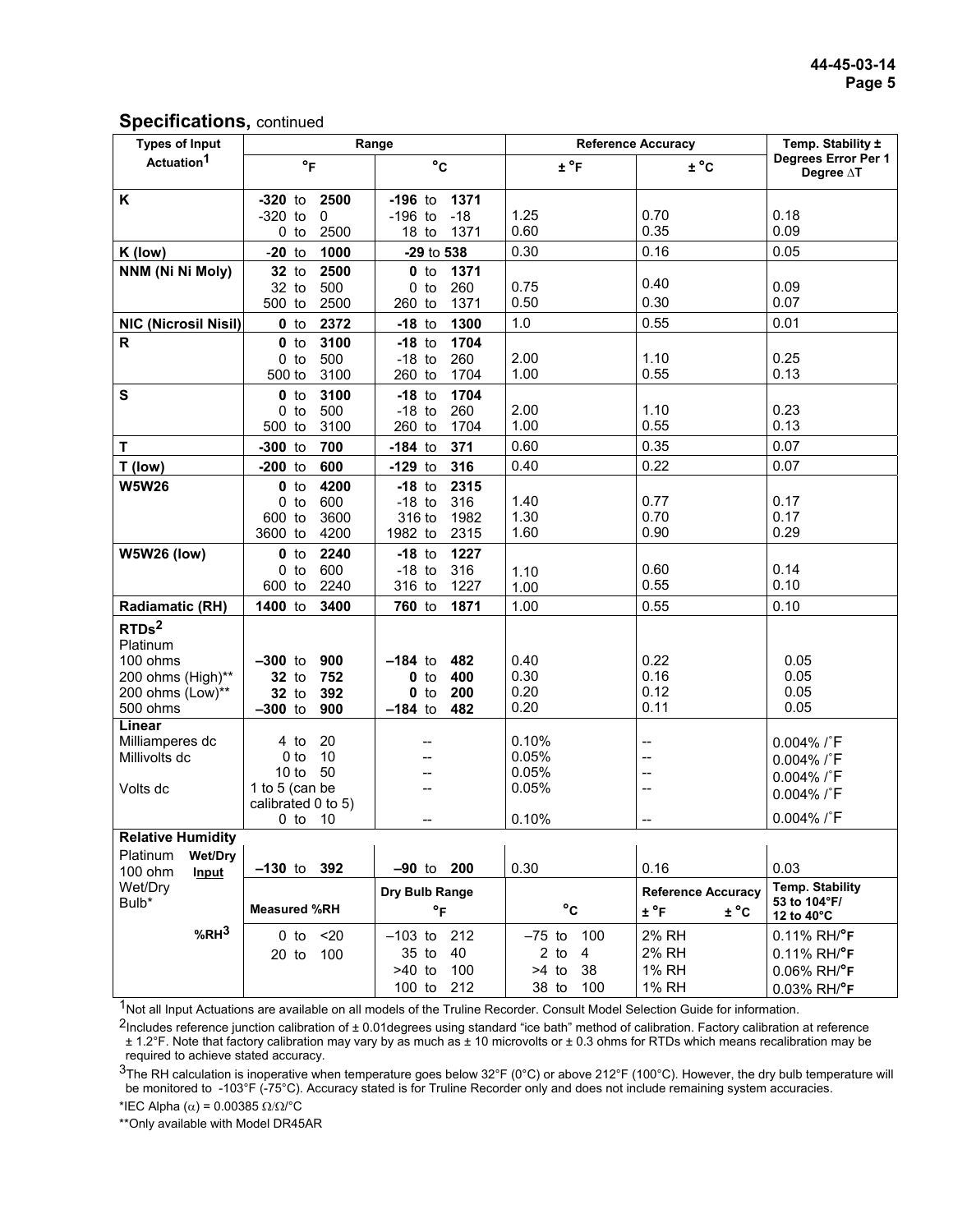## **44-45-03-14 Page 6**

# **Specifications,** continued

| Configurable Parameters: These parameters can be set through the keypad for Recorder DR45AT -- Different<br>parameters apply for DR45AR, DR45AW, DR45AH, and DR45AP Models. |                                                                                                                          |                                                                                                                                                                                                                                                                                                |                   |
|-----------------------------------------------------------------------------------------------------------------------------------------------------------------------------|--------------------------------------------------------------------------------------------------------------------------|------------------------------------------------------------------------------------------------------------------------------------------------------------------------------------------------------------------------------------------------------------------------------------------------|-------------------|
| Group                                                                                                                                                                       | <b>Parameters</b>                                                                                                        | <b>Setting Range or Selection</b>                                                                                                                                                                                                                                                              | <b>Resolution</b> |
| <b>INPUT 1</b>                                                                                                                                                              | Decimal point location<br>Units                                                                                          | None, 1 (XXX.X) or 2 (XX.XX) --<br>one decimal place only for non-linear inputs<br>°F, °C or engineering units                                                                                                                                                                                 |                   |
|                                                                                                                                                                             | <b>Engineering Units</b><br>Actuation type<br>Transmitter characterization<br>High range value                           | A to Z, 0 to 9, $+, -, \$<br>See input types<br>All non-linear input types, linear, square root<br>-999.0 to 9999                                                                                                                                                                              | 0.1<br>0.1        |
|                                                                                                                                                                             | Low range value<br>Low Flow Cutoff<br>Input compensation<br>Filter 1                                                     | -999.0 to 9999<br>0 to 100% of input range<br>-999.0 to 9999<br>0 to 120                                                                                                                                                                                                                       | 0.1<br>1.0        |
|                                                                                                                                                                             | Sensor break protection<br>Emissivity                                                                                    | None, Up or Down(burnout)<br>.01 to 1.00                                                                                                                                                                                                                                                       | 0.01              |
| <b>INPUT 2</b>                                                                                                                                                              | SAME AS INPUT 1                                                                                                          |                                                                                                                                                                                                                                                                                                |                   |
| <b>INPUT 3</b>                                                                                                                                                              | SAME AS INPUT 1                                                                                                          |                                                                                                                                                                                                                                                                                                |                   |
| <b>INPUT 4</b>                                                                                                                                                              | SAME AS INPUT 1                                                                                                          |                                                                                                                                                                                                                                                                                                |                   |
| PEN <sub>1</sub>                                                                                                                                                            | Pen 1<br>Pen 1 input                                                                                                     | Disable or Enable<br>Input 1,2,3, or 4, Output 1, SP 1, Dgtl1, Dgtl2,<br>Output 2, SP 2, RH, PV1                                                                                                                                                                                               |                   |
|                                                                                                                                                                             | Chart 1 high range value<br>Chart 1 low range value<br>Major chart division<br>Minor chart division                      | -999.0 to 999<br>-999.0 to 999<br>2 to 10<br>2 to 10                                                                                                                                                                                                                                           | 0.1<br>0.1        |
|                                                                                                                                                                             | Range 1 Tag<br>Pen 1 On<br>Pen 1 Off                                                                                     | Up to five characters<br>0 to 100% of chart<br>0 to 100% of chart                                                                                                                                                                                                                              | 1<br>1            |
| PEN <sub>2</sub>                                                                                                                                                            | Same as PEN 1                                                                                                            |                                                                                                                                                                                                                                                                                                |                   |
| PEN <sub>3</sub>                                                                                                                                                            | Same as PEN 1                                                                                                            |                                                                                                                                                                                                                                                                                                |                   |
| PEN <sub>4</sub>                                                                                                                                                            | Same as PEN 1                                                                                                            |                                                                                                                                                                                                                                                                                                |                   |
| <b>CHART</b>                                                                                                                                                                | Chart speed<br>Hours per revolution<br>Time Div<br>Minor Div<br>Continue<br><b>Chart Name</b><br>Header<br>Rem Chart     | 8 hrs, 12 hrs, 24 hrs, 7 days, or selected hours per<br>revolution<br>6 to 744 hrs* (12 hrs. for Abrasion Resistant Pen)<br>8 to 24<br>4 or 8<br>Yes or No (Chart rotation beyond 360 degrees)<br>Up to six characters<br>Yes or No<br>None, Extsw1, Extsw2, Alarm1, 2, 3, 4, 5, or 6,<br>Time |                   |
|                                                                                                                                                                             | <b>Wake Minute</b><br>Wake Hour<br>Wake Day<br>Wake Month                                                                | 0 to 59<br>0 to 23<br>0 to 31<br>0 to 12<br>* Below 8 hrs. chart speed and 24 hrs. chart speed with<br>Abrasion Resistant Pen, printing may be degraded.                                                                                                                                       |                   |
| <b>TIME</b>                                                                                                                                                                 | <b>Minutes</b><br>Hours<br>Day<br>Month<br>Year<br>Day                                                                   | 1 to 59<br>0 to 23<br>1 to 31<br>1 to 12<br>4-digits<br>Monday to Sunday                                                                                                                                                                                                                       |                   |
| <b>TOTAL 1</b>                                                                                                                                                              | Totalized Value (Read only)<br>Reset total<br>Total 1<br>Total engineering units<br>Rate<br>Scaling factor<br>Resettable | (8 digits displayed, 14 digits printed on chart)<br>Yes or No<br>Input 1, 2, 3, 4, PV1. ETime<br>Desired alphanumeric title<br>Second, Minute, Hour, Day or Million/Day<br>1, 10, 100, 1000, 10,000, 100,000 or 1E6<br>No, Local, EXTSW1, EXTSW2                                               |                   |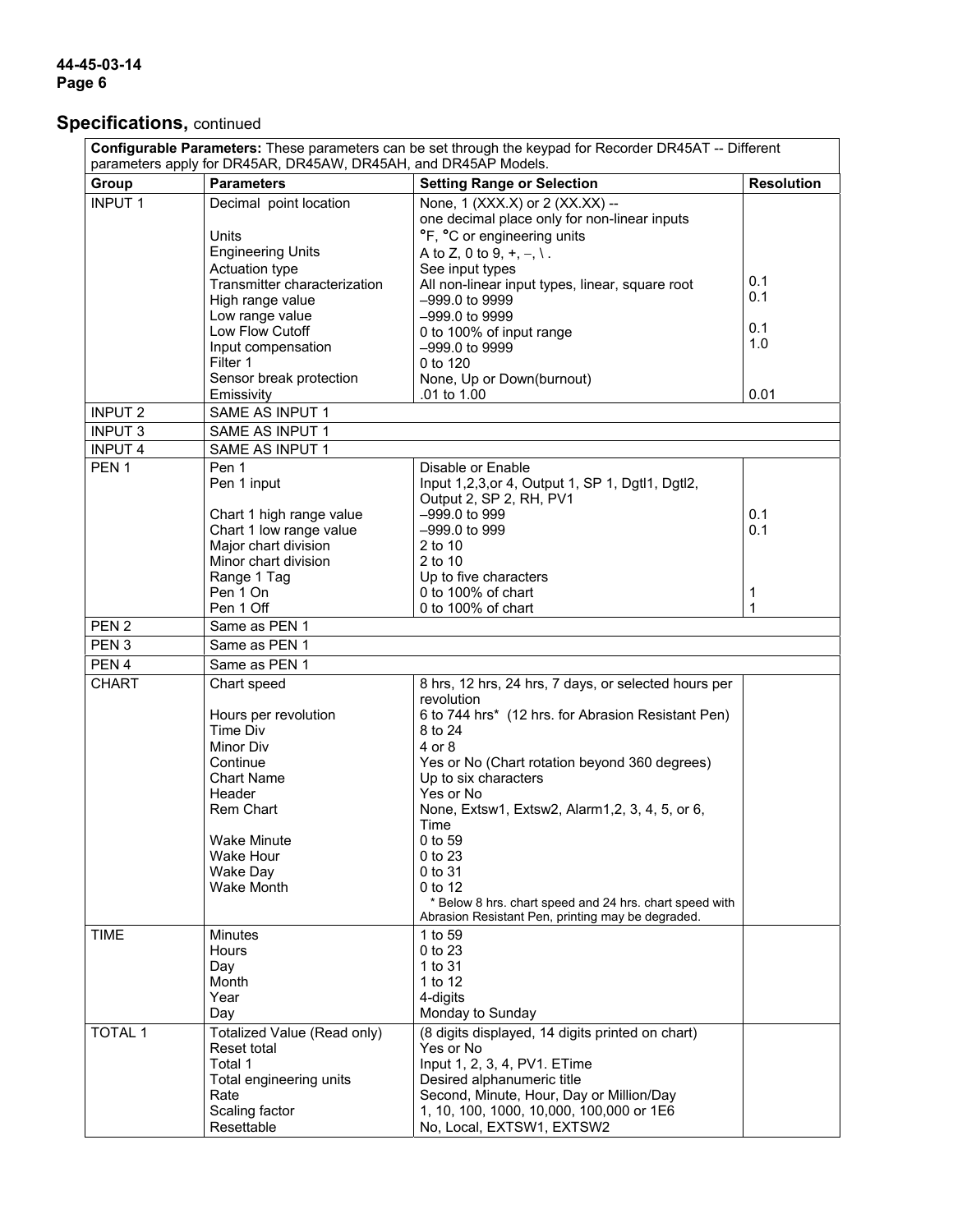| Group             | <b>Parameters</b>                                                                                                                                                                                                                                                                                                                                                                | <b>Setting Range or Selection</b>                                                                                                                                                                                                                                                                                                                                                                                                                                                                                                                                                                                                                                                                      | <b>Resolution</b>                                     |
|-------------------|----------------------------------------------------------------------------------------------------------------------------------------------------------------------------------------------------------------------------------------------------------------------------------------------------------------------------------------------------------------------------------|--------------------------------------------------------------------------------------------------------------------------------------------------------------------------------------------------------------------------------------------------------------------------------------------------------------------------------------------------------------------------------------------------------------------------------------------------------------------------------------------------------------------------------------------------------------------------------------------------------------------------------------------------------------------------------------------------------|-------------------------------------------------------|
| <b>TOTAL 2</b>    | SAME AS TOTAL 1                                                                                                                                                                                                                                                                                                                                                                  |                                                                                                                                                                                                                                                                                                                                                                                                                                                                                                                                                                                                                                                                                                        |                                                       |
| <b>Controller</b> |                                                                                                                                                                                                                                                                                                                                                                                  |                                                                                                                                                                                                                                                                                                                                                                                                                                                                                                                                                                                                                                                                                                        |                                                       |
| Input Algorithm   | Input Algorithm<br>K Coefficient<br>PV High Limit<br>PV Low Limit<br>Ratio A<br>Bias A<br>Ratio B<br>Bias B<br>Ratio C<br><b>Bias C</b><br>Polynomial Characterization<br>Polynomial coefficient C0<br>Polynomial coefficient<br>C1, C2, C3, C4, and C5                                                                                                                          | Summer w/ratio-bias, multiplier with or without<br>square root, multiplier/divider with or without square<br>root, subtractor multiplier, or High/Low Select.<br>00.000 to 1000<br>-999 to 9999<br>-999 to 9999<br>$-20$ to $+20$<br>-999 to 9999<br>$-20$ to $+20$<br>-999 to 9999<br>$-20$ to $+20$<br>-999 to 9999<br>None, Input 1, Input 2, Input 3, Input 4<br>-99.99 to 99.99<br>$-9.999$ to 9 999                                                                                                                                                                                                                                                                                              |                                                       |
| Control 1 (2)     | PID tuning sets<br>Set point source<br>Ratio (input 2)<br><b>Bias</b><br>SP tracking<br>Power-up mode recall<br>Power Out<br>High and low SP limits<br>Action<br>High and low output limits<br>Dropoff value<br>Deadband<br>Output Hyst<br>Failsafe output value<br><b>Remote Switching</b><br>Man Key<br>PB or Gain<br>Reset units<br>Control 1 Algorithm<br>Output 1 Algorithm | 1 or 2 (keyboard or automatic switchover)<br>Local, Remote* (Control 1 only), 2 Local, or Control<br>Loop 2 output<br>$-20.00$ to 20.00<br>$-999$ to 9999<br>None or RSP (Control 1 only)<br>Manual, Auto LSP, Auto RSP, AMSP, or AMLSP<br>Last or Failsafe<br>0 to 100% of span in engineering units<br>Direct or reverse<br>$-5$ to 105% of output<br>$-5$ to 105% of output<br>$-5.0$ to 25%<br>0.0 to 5.0<br>Within the output limits<br>None, ToMan, ToLSP, To2SP, ToDir, RN/HLD,<br><b>TUNE</b><br>Disable or Enable<br>Proportional band (%) or gain<br>Repeats/minute or minutes/repeat<br>PIDA, PIDB, PD + MR, ON-OFF, 3 Position Step<br>Current, Position Prop, TimeD, Cur TI, TI Cur, Time | 0.01<br>1.0<br>1.0<br>1.0<br>0.1<br>0.1<br>1.0<br>1.0 |
| TUNING 1(2)       | Gain (or Prop Band)<br>Rate Min (or RPM)<br>Reset Min (or RPM)<br>Man Rset<br>Cyc Sec                                                                                                                                                                                                                                                                                            | 0.1 to 1000<br>0.00 to 10.00<br>0.02 to 50.00<br>$-100$ to 100% output<br>1 to 120 sec.                                                                                                                                                                                                                                                                                                                                                                                                                                                                                                                                                                                                                | 0.1<br>0.01<br>0.01<br>1<br>1                         |
| SPRAMP 1(2)       | SP Ramp (1 or 2)<br>Time Min<br>Final SP<br>SPRate<br>EU/HR UP<br>EU/HR DN<br>SP Program<br>Recycles<br>Soak Deviation<br>Profile<br>State<br>Recovery<br>Program End                                                                                                                                                                                                            | Disable or Enable<br>0 to 255<br>0 to 100% of Span<br>Enable or Disable<br>0 to 9999<br>0 to 9999<br>Disable or Enable<br>0 to 99<br>0.0 to 99.0<br>1 to $6$<br>Disable or Hold<br>Enable or Disable<br>Last Setpoint or Failsafe                                                                                                                                                                                                                                                                                                                                                                                                                                                                      |                                                       |

\* For Remote Setpoint Input #3 is automatically assigned as your RSP source for Control #1; Input #4 is assigned for Control #2. However, if the recorder has only 2 inputs, then the RSP will be on Input #2.

\* \*Communications only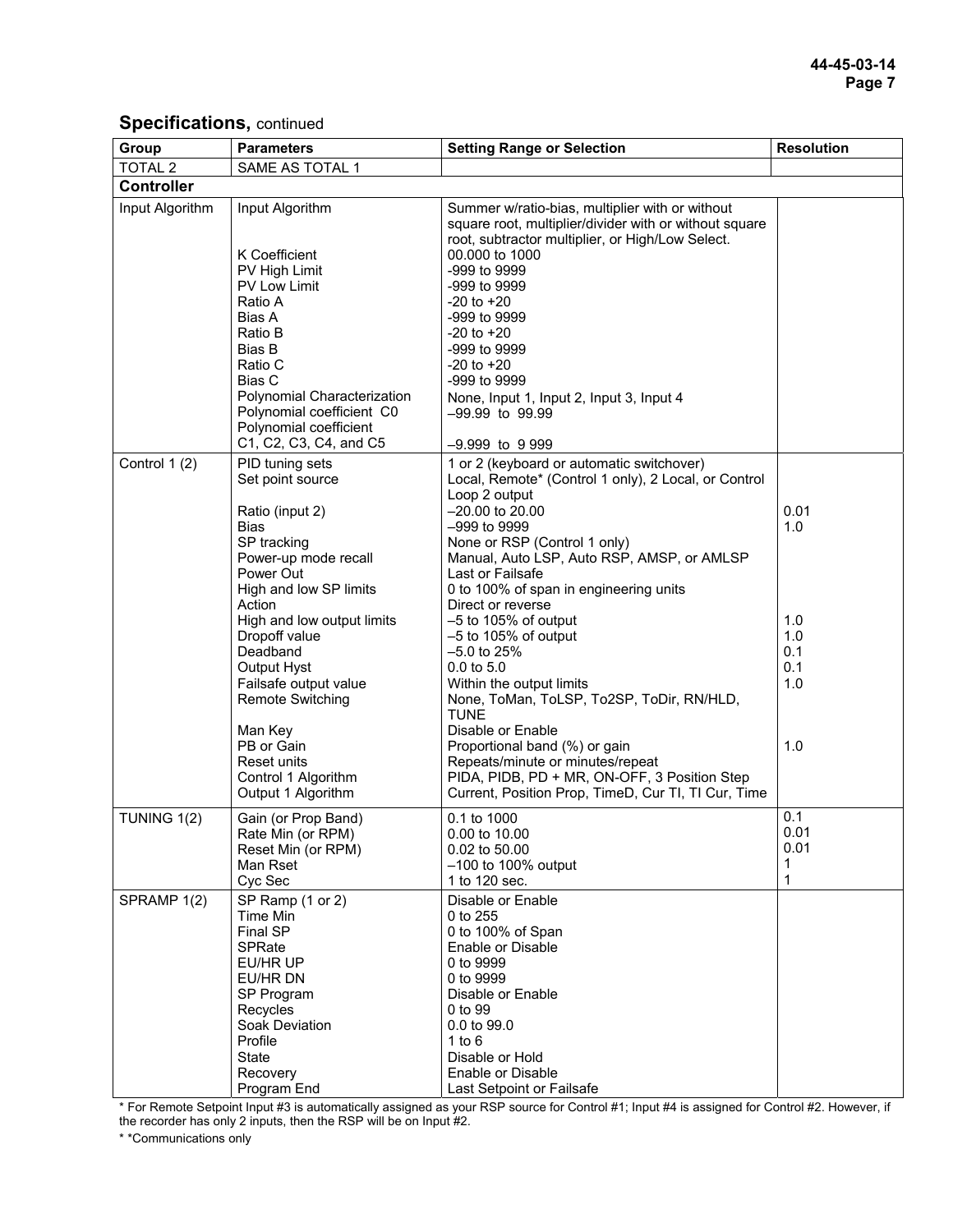| <b>Controller (continued)</b> |                               |                                                       |                   |  |  |
|-------------------------------|-------------------------------|-------------------------------------------------------|-------------------|--|--|
| Group                         | <b>Parameters</b>             | <b>Setting Range or Selection</b>                     | <b>Resolution</b> |  |  |
| <b>SPPSEGS</b>                | Profile Start Segment         | Ramp 1 to Ramp 35                                     |                   |  |  |
|                               | Profile End Segment           | Soak 2 to Soak 36                                     |                   |  |  |
|                               | Ramp Unit                     | Time or Rate                                          |                   |  |  |
|                               | <b>Synchronize Profiles</b>   | Enable, Disable                                       |                   |  |  |
|                               | Segment X Ramp                | 0.00 to 99:59                                         |                   |  |  |
|                               | Segment X Setpoint            | within High/Low Range Limits                          |                   |  |  |
|                               | Segment X Time                | 0.00 to 99.59                                         |                   |  |  |
| <b>SPP EVENT</b>              | Segment X Event               | None, Alarm 1, 2, 3, 4, 5, or 6                       |                   |  |  |
| <b>TIMER</b>                  | Timer                         | Enable/Disable                                        |                   |  |  |
|                               | Period                        | 0.00 to 99:59                                         |                   |  |  |
|                               | Start                         | Run/Hold Key or Alarm 2                               |                   |  |  |
|                               | Ldisplay                      | Time Remaining or Elapsed Time                        |                   |  |  |
|                               | Reset                         | Run/Hold key or Alarm 1                               |                   |  |  |
|                               | Increment                     | Minute or Second                                      |                   |  |  |
| <b>OPTIONS</b>                | <b>Reject Frequency</b>       | 60 or 50 Hz                                           |                   |  |  |
|                               | <b>Relative Humidity</b>      | Yes or No                                             |                   |  |  |
|                               | Atm. Pressure                 | 590 to 800                                            |                   |  |  |
|                               | Scroll                        | None, 1 sec, 2 sec, 3 sec                             |                   |  |  |
|                               | <b>Grand Totalizer</b>        | Enable or Disable (Prints sum of all active totalizer |                   |  |  |
|                               |                               | at each major time line)                              |                   |  |  |
|                               | Deviation                     | None, SetPnt, Chan 1                                  |                   |  |  |
|                               | <b>Deviation Setpoint</b>     | $-999.0$ to 9999                                      |                   |  |  |
|                               |                               |                                                       |                   |  |  |
| <b>ALARMS</b>                 | SP Value                      | -999 to 9999                                          |                   |  |  |
| (1, 2, 3, 4, 5, 6)            | SP Type                       | None, Input 1 (2, 3, 4), RH/PV, Dev, Output, Dev2,    |                   |  |  |
|                               |                               | Out2, Event, Total 1, Total 2                         |                   |  |  |
|                               | Alarm Type                    | High or Low                                           |                   |  |  |
|                               | Alarm Scaling Multiplier for  |                                                       |                   |  |  |
|                               | <b>Totalizer Alarm</b>        | 1, 10, 100, 1000, 10000, 100000, 1E6                  | 0.1               |  |  |
|                               | Alarm Hysteresis              | 0.0 to 100% of span or full output                    |                   |  |  |
| <b>AUXILIARY</b>              | <b>Aux Output</b>             | Disable, IN1, IN2, PV1, PV2, Dev1, Dev2,              |                   |  |  |
| <b>OUTPUT</b>                 |                               | Out1(2), SP1 (2)                                      |                   |  |  |
|                               | 4mA Val                       | Low scaling factor                                    |                   |  |  |
|                               | 20mA Val                      | High scaling factor                                   |                   |  |  |
| <b>MODBUS</b>                 | <b>Communications State</b>   | Enable/Disable                                        |                   |  |  |
|                               | <b>Communications Address</b> | 1 to 99                                               |                   |  |  |
|                               | Baud                          | 300, 600, 1200, 2400, 4800, 9600, 19200, 38400        |                   |  |  |
|                               | <b>Transmit Delay</b>         | None, 10msec, 20msec, 30msec, 40msec,                 |                   |  |  |
|                               |                               | 50msec.                                               |                   |  |  |
| <b>ADJUST</b>                 | <b>Trace Line</b>             | Dark, Medium, Light                                   |                   |  |  |
| <b>PRINTING</b>               | Grid Line                     | Dark, Medium, Light                                   |                   |  |  |
|                               | Pen Type                      | Normal, Jewel                                         |                   |  |  |
|                               |                               |                                                       |                   |  |  |
| <b>EVNT MSG</b>               | Event 1 (2,3,4,5,6)           | EXTSW1, EXTSW2, ALARM 1, ALARM 2, ALARM               |                   |  |  |
|                               |                               | 3, ALARM 4, ALARM 5, ALARM6                           |                   |  |  |
|                               | MESSAGE 1 (2,3,4,5,6)         | Message for event (up to 6 characters)                |                   |  |  |
|                               | POSITION 1 (2,3,4,5,6)        | Chart position for message printing (0 to 100%)       |                   |  |  |
| LOCKOUT                       | Password                      | Up to four characters                                 |                   |  |  |
|                               | Lockout (software and/or      | None, Calib, +Conf, Max (hardware configuration       |                   |  |  |
|                               | hardware)                     | lockout-option)                                       |                   |  |  |
|                               | Change                        | Used if changing Password                             |                   |  |  |
| <b>STATUS</b>                 | Version                       | Latest Software Version                               |                   |  |  |
|                               | Failsafe                      | Yes or No                                             |                   |  |  |
|                               | <b>RAM Test</b>               | Pass or Fail                                          |                   |  |  |
|                               | <b>Configuration Test</b>     | Pass or Fail                                          |                   |  |  |
|                               | <b>Calibration Test</b>       | Pass or Fail                                          |                   |  |  |
|                               | * Comm Test                   | Pass or Fail                                          |                   |  |  |
|                               | Fact CRC (Factory Set Input   | Pass or Fail                                          |                   |  |  |
|                               | Constants)                    |                                                       |                   |  |  |
|                               | <b>Battery test</b>           | Pass or Fail                                          |                   |  |  |
|                               |                               |                                                       |                   |  |  |

\* Communications only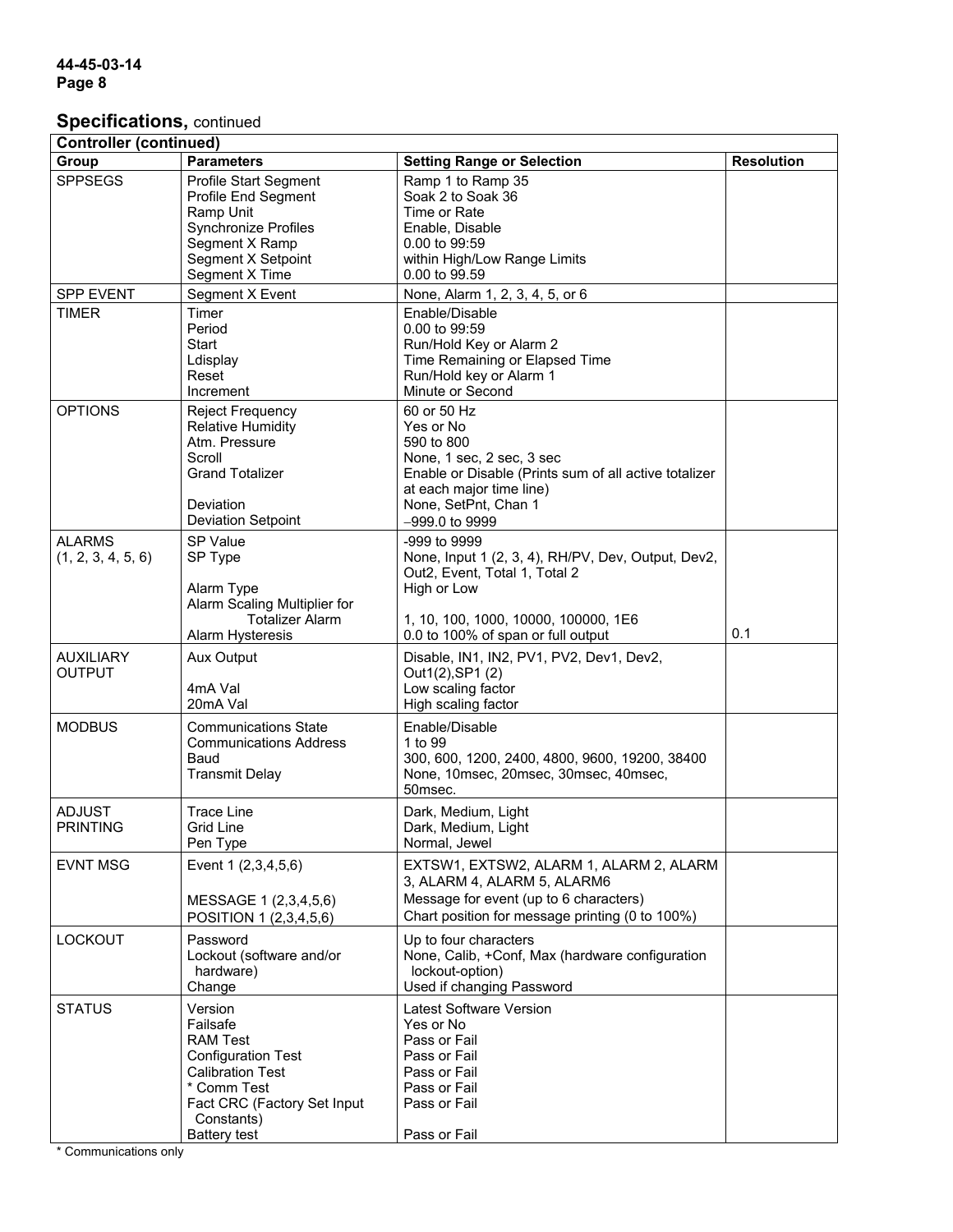| Controller (continued)    |                                                                                                                         |
|---------------------------|-------------------------------------------------------------------------------------------------------------------------|
| <b>Controller</b>         | • On-Off or Time Proportional                                                                                           |
| Output <sup>1</sup>       | One SPST electromechanical relay. Control action can be set for direct or reverse;                                      |
| (Optional)                | N.O. or N.C. contact selectable.                                                                                        |
|                           | • On-Off Duplex, 3 Position Step, or Time Proportional Duplex                                                           |
|                           | Two SPST electromechanical relays. Control action can be set for direct or reverse;<br>N.O. or N.C. contact selectable. |
|                           | • Current Proportional                                                                                                  |
|                           | 21 mAdc maximum into a negative or positive grounded or non-grounded load of 0 to 1000                                  |
|                           | ohms. Output range can be set between 4 and 20 mA, and as direct or reverse action.                                     |
|                           | Resolution:<br>10 bits                                                                                                  |
|                           | 0.5% full scale<br>Accuracy:                                                                                            |
|                           | FM Approved Output (Optional)                                                                                           |
|                           | • Position Proportional<br>Two SPST electromechanical relays operate motor having a 100 ohm to 1000 ohm slidewire.      |
|                           | • Current/Time Duplex and Time /Current Duplex                                                                          |
|                           | Variation of time proportional duplex for Heat/Cool applications. Time proportional output (heat                        |
|                           | or cool) is a SPST electromechanical relay. Current proportional output (heat or cool) is a 4-20                        |
|                           | mA signal that can be fed into a negative or positive grounded load of 0 to 1000 ohms and is                            |
|                           | operational over 50 % of range or the entire range.                                                                     |
|                           | Time Proportional Relay Resolution: 4.4 mSec.                                                                           |
|                           | <b>Relay Contact Ratings:</b><br>Resistive Load: 5A @ 120 Vac, 2.5A @ 240 Vac                                           |
|                           | Inductive Load:<br>50 VA @ 120 Vac or 240 Vac                                                                           |
|                           | 1 to 120 seconds<br>Cycle Time:                                                                                         |
|                           | Current Proportional:                                                                                                   |
|                           | 10 bits<br>Resolution:                                                                                                  |
|                           | 0.5% full scale<br>Accuracy:                                                                                            |
| <b>CE Conformity</b>      | This product is in conformity with the protection requirements of the following European Council                        |
| (Europe)                  | Directives: 73/23/EEC, the Low Voltage Directive, and 89/336/EEC, the EMC Directive. Conformity of                      |
| (Optional)                | this product with any other "CE Mark" Directive(s) shall not be assumed.                                                |
| Product                   | Class I: Permanently Connected, Panel Mounted Industrial Control Equipment with protective earthing                     |
| Classification:           | (grounding). (EN 61010-1)                                                                                               |
| Enclosure Rating:         | Panel Mounted Equipment, IP 00, this recorder must be panel mounted.                                                    |
|                           | Terminals must be enclosed within the panel. Front panel IP 65 (IEC 529)                                                |
| Installation              | Category II: Energy-consuming equipment supplied from the fixed installation.                                           |
| Category (Over-           | Local level appliances, and Industrial Control Equipment. (EN 61010-1)                                                  |
| voltage Category)         |                                                                                                                         |
| <b>Pollution Degree:</b>  | Pollution Degree 2: Normally non-conductive pollution with occasional conductivity caused by                            |
|                           | condensation. (Ref. IEC 664-1)                                                                                          |
| <b>EMC Classification</b> | Group 1, Class A, ISM Equipment (EN 55011, emissions), Industrial Equipment (EN 50082-2, immunity)                      |
| <b>Method of EMC</b>      | Technical File (TF)                                                                                                     |
| Assessment                |                                                                                                                         |
| Declaration of            | 51197639-000                                                                                                            |
| Conformity                |                                                                                                                         |
| <b>Case/Door</b>          | Molded, foamed-Noryl* with gasketed door to meet NEMA 3 enclosure requirements. Panel gasket                            |
|                           | available separately.                                                                                                   |
|                           | An optional UL and FM approved NEMA4X door is also available.                                                           |
| Chart                     | 12-inch (304.8mm) diameter chart. Plain thermal-sensitive paper.                                                        |
| Wiring                    | Terminals inside the case                                                                                               |
| <b>Connections</b>        |                                                                                                                         |
| Color                     | Case: Black                                                                                                             |
|                           | Door (standard): Caribbean Blue, Black or Gray                                                                          |
| <b>Approval Bodies</b>    | U.L. approval depending on model. Consult Model selection Guide for information.                                        |
|                           | FM approved for Class I, Div 2, Groups A, B, C, D areas depending on model.                                             |
| <b>Dimensions</b>         | See Figure 3                                                                                                            |
| Weight                    | 13.2 lb. (6 kg)                                                                                                         |
| <b>Mounting</b>           | Panel or surface mounted. Some adapter kits are available for existing panel cutouts.                                   |
|                           |                                                                                                                         |

\* Registered Trademark -- General Electric Co.

1. Not all controller outputs are available on all models of the Truline Recorder. Consult Model Selection Guide for information.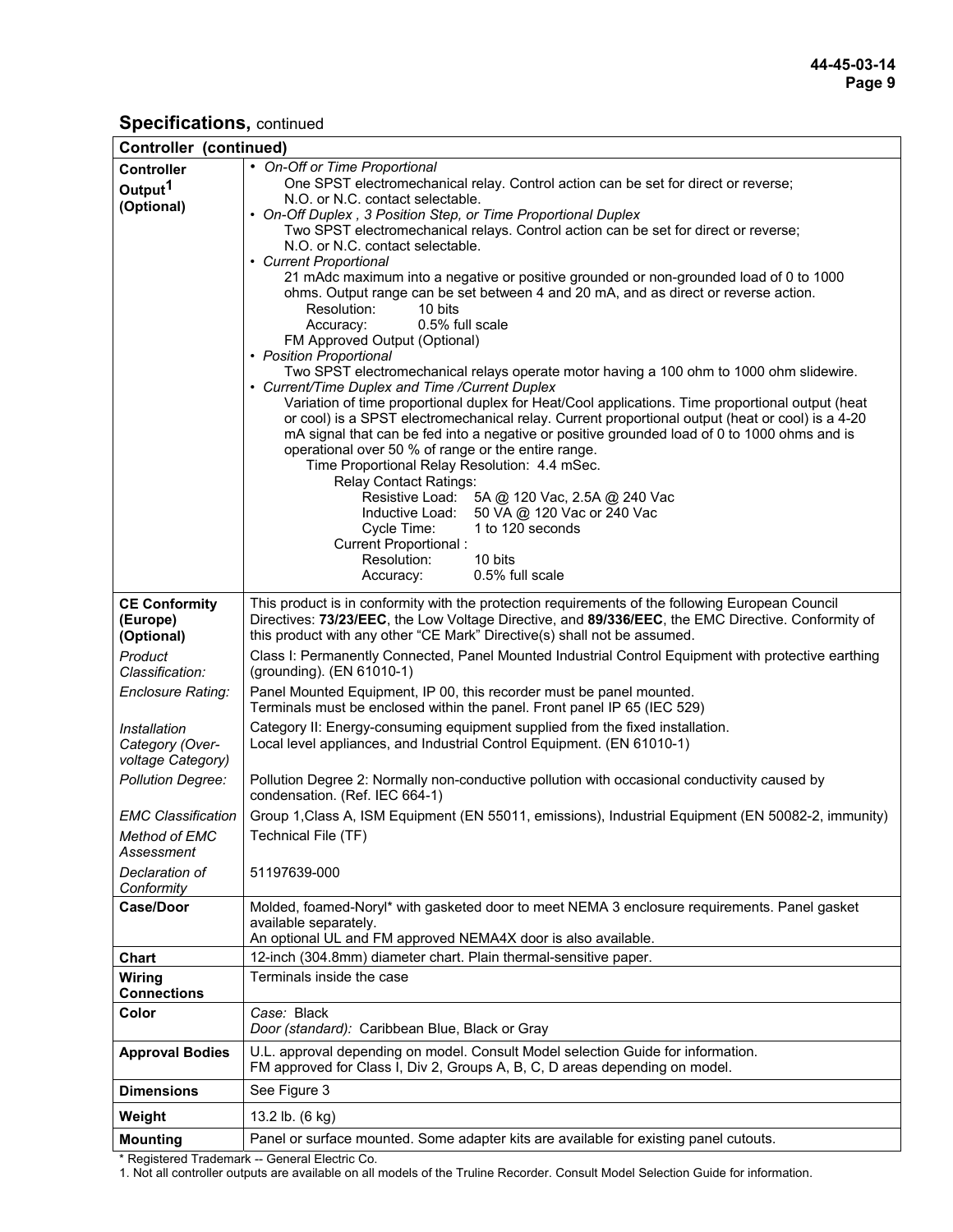| <b>Options</b>                                              |                                                                                                                                                                                                                                                                                                                                                                                                                                                                                                                                                                                                                |
|-------------------------------------------------------------|----------------------------------------------------------------------------------------------------------------------------------------------------------------------------------------------------------------------------------------------------------------------------------------------------------------------------------------------------------------------------------------------------------------------------------------------------------------------------------------------------------------------------------------------------------------------------------------------------------------|
| <b>Alarm Output</b>                                         | Two, four or six relays available. Relays 3 through 6 available if not used for control outputs.                                                                                                                                                                                                                                                                                                                                                                                                                                                                                                               |
|                                                             | Relay Contact Ratings:<br>First Relays, Resistive Load: 1A @ 120 Vac, 1/2A @ 240 Vac.<br>Relays 3 through 6, Resistive Load: 5A @ 120 Vac, 2.5A @ 240 Vac.                                                                                                                                                                                                                                                                                                                                                                                                                                                     |
| <b>Auxiliary Linear</b><br><b>Output (Optional)</b>         | Three Auxiliary Outputs are available:<br>21 mA dc maximum into a negative or positive grounded load or non-grounded load of 0 to 1000 ohms.                                                                                                                                                                                                                                                                                                                                                                                                                                                                   |
|                                                             | Output range can be set between 2 to 21 mA, and as direct or reverse action. It can be configured to<br>represent any one of 12 parameters: Input 1-4, PV 1-2, Deviation 1-2, Output 1-2, Setpoint 1-2. The<br>range of the auxiliary output, as a function of the selected variable, can be scaled.<br>Auxiliary Output 2 and Auxiliary Output 3 use Control Current Output 1 and Control Current Output 2 if<br>Control "OUTALG" is not set to "CURRENT" or "POSITION"                                                                                                                                       |
|                                                             | Resolution: 12 bits over 0 to 21 mA (10 bits for Auxiliary Output 2 and 3)<br>Accuracy: 0.2% of full scale<br>Temperature Stability: 0.03% F.S. / °C                                                                                                                                                                                                                                                                                                                                                                                                                                                           |
| <b>Digital Input</b>                                        | +20 Vdc source for external dry contact or isolated solid state contacts. Selects one configured input.                                                                                                                                                                                                                                                                                                                                                                                                                                                                                                        |
| <b>Totalizers</b>                                           | One or two totalizers on DR45A1, DR45A2, DR45AT and DR45AR Models. Up to four totalizers on                                                                                                                                                                                                                                                                                                                                                                                                                                                                                                                    |
|                                                             | DR45AW Model.<br>Eight digit "totals" with multiplier on digital display; 14-digit totalization printout on chart. Grand total can<br>be printed at each major time line.                                                                                                                                                                                                                                                                                                                                                                                                                                      |
| <b>Calculations</b>                                         | $F_{\Omega}$ calculation available on DR45AR Model.                                                                                                                                                                                                                                                                                                                                                                                                                                                                                                                                                            |
|                                                             | Open channel flow calculations available on DR45AW Model.                                                                                                                                                                                                                                                                                                                                                                                                                                                                                                                                                      |
| <b>Math Algorithms</b>                                      | Eight algorithms are available:<br>$A + B + C$ (summer with ratio and bias)<br>$\sqrt{A}$ • B/C (square root multiplier/divider)<br>$\sqrt{A} \cdot B \cdot C$ (square root multiplier)<br>A · B/C (multiplier/divider)<br>$A \cdot B \cdot C$ (multiplier)<br>(A-B) • C (difference multiplier)<br>where:<br>$A =$ Input 1 $\cdot$ ratio A + bias A<br>$B =$ Input 2 $\cdot$ ratio B + bias B<br>$C =$ Input 3 $\cdot$ ratio C + bias C<br>Limit of Ratio = -20 to +20<br>Limit of Bias = -999 to +9999<br>High/Low Select between Input 1 and Input 2<br>Polynomial Equation - Fifth order provides equation |
| <b>Miscellaneous</b>                                        | UL and FM approved NEMA4X door<br>Door Lock<br>$\bullet$<br><b>Chart Illumination</b><br>$\bullet$<br>U.L. Listing, FM Approval, CSA, CE Conformity<br>Control with Accutune II Tuning Capability<br>$\bullet$<br>Auxiliary 4-20 mA output<br>$\bullet$<br><b>Glass or Acrylic Window</b><br>$\bullet$<br>Customer ID Tag<br>$\bullet$<br>2 Pulse output counter alarm functions on DR45AW Model<br>$\bullet$<br>Lead seal provisions<br>$\bullet$                                                                                                                                                             |
| <b>RS485 Modbus®</b><br><b>RTU</b><br><b>Communications</b> | Baud Rate: 300, 600, 1200, 2400, 4800, 9600, 19200, 38400<br>Protocol: RS485 Modbus RTU Communications<br>Length of Link: 4000 ft (1,219 m) maximum<br>Link Characteristics: Two wire, multidrop                                                                                                                                                                                                                                                                                                                                                                                                               |

®registered trademark of Modicon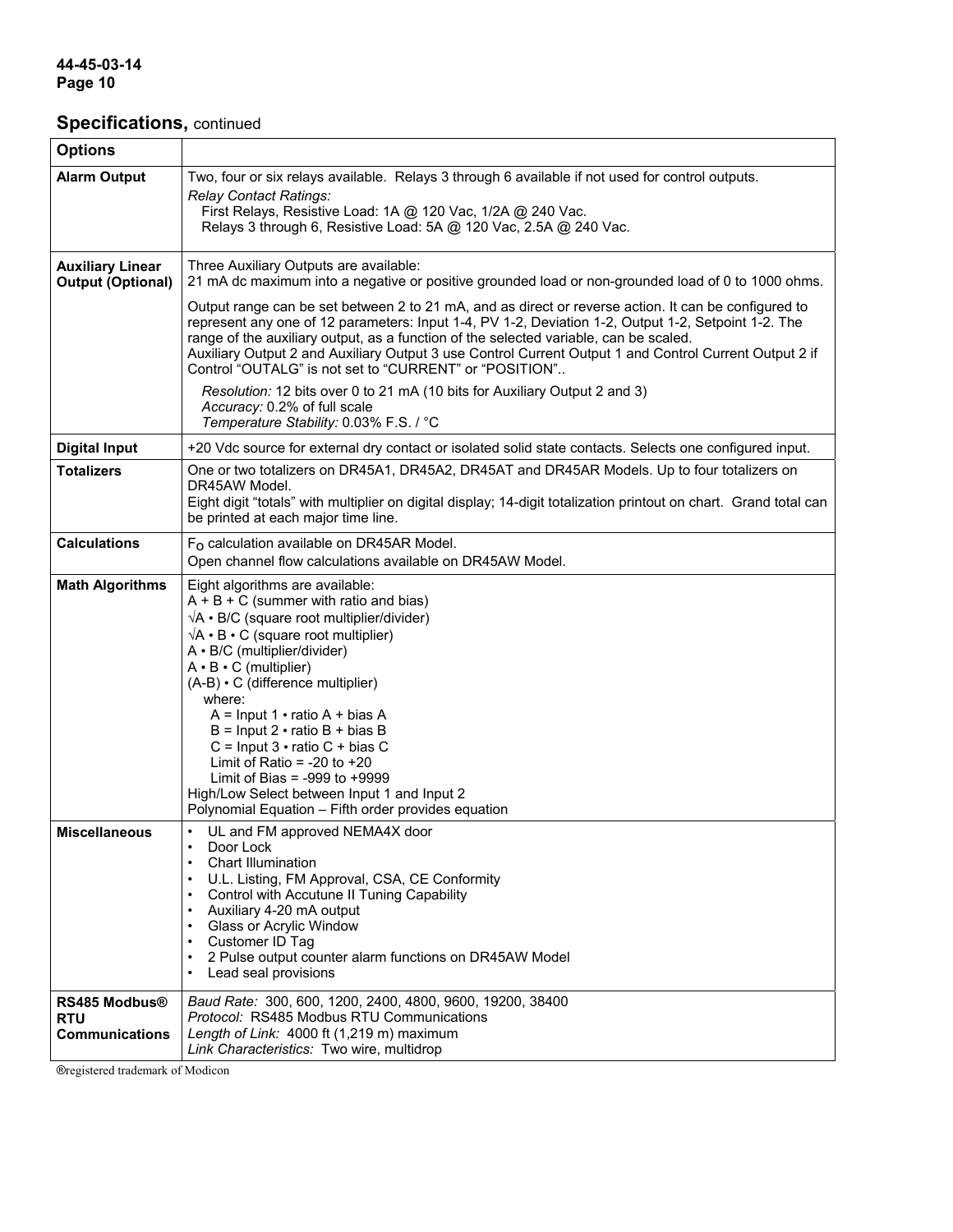| Reference<br><b>Parameter</b><br><b>Rated</b><br><b>Extreme</b><br><b>Transport and storage</b><br><b>Ambient</b><br>67 to 77 °F<br>58 to 131 °F<br>32 to 131 °F<br>-40 to 151 °F<br><b>Temperature</b><br>19 to 25 °C<br>15 to 55 °C<br>0 to 55 $^{\circ}$ C<br>-40 to 66 °C<br><b>Relative</b> |  |  |  |  |
|--------------------------------------------------------------------------------------------------------------------------------------------------------------------------------------------------------------------------------------------------------------------------------------------------|--|--|--|--|
|                                                                                                                                                                                                                                                                                                  |  |  |  |  |
|                                                                                                                                                                                                                                                                                                  |  |  |  |  |
|                                                                                                                                                                                                                                                                                                  |  |  |  |  |
|                                                                                                                                                                                                                                                                                                  |  |  |  |  |
| 0 to 55*<br>10 to 90*<br>5 to 90*<br>5 to 95*<br>Humidity (%RH)                                                                                                                                                                                                                                  |  |  |  |  |
| <b>Vibration</b>                                                                                                                                                                                                                                                                                 |  |  |  |  |
| 0 to 70<br>$0$ to $200$<br>0 to 200<br>Frequency (Hz)<br>0                                                                                                                                                                                                                                       |  |  |  |  |
| 0.1<br>0.2<br>0.5<br>0<br>Acceleration (q)                                                                                                                                                                                                                                                       |  |  |  |  |
| <b>Mechanical Shock</b>                                                                                                                                                                                                                                                                          |  |  |  |  |
| 5<br>$\mathbf 1$<br>20<br>Acceleration (g)<br>0                                                                                                                                                                                                                                                  |  |  |  |  |
| 30<br>0<br>30<br>30<br>Duration (ms))                                                                                                                                                                                                                                                            |  |  |  |  |
| <b>Mounting Position from</b>                                                                                                                                                                                                                                                                    |  |  |  |  |
| <b>Vertical</b><br><b>Tilted Forward</b>                                                                                                                                                                                                                                                         |  |  |  |  |
| $5^{\circ}$<br>$5^{\circ}$<br>$5^{\circ}$<br>Any<br><b>Tilted Backward</b>                                                                                                                                                                                                                       |  |  |  |  |
| Any<br>$5^{\circ}$<br>$90^{\circ}$<br>$30^\circ$<br>Tilted to Side $(\pm)$                                                                                                                                                                                                                       |  |  |  |  |
| Any<br>$5^{\circ}$<br>$10^{\circ}$<br>$20^{\circ}$                                                                                                                                                                                                                                               |  |  |  |  |
| <b>Power Requirements</b>                                                                                                                                                                                                                                                                        |  |  |  |  |
| N/A<br>Voltage (VRMS)<br>119 to 121<br>102 to 132<br>102 to 132                                                                                                                                                                                                                                  |  |  |  |  |
| 204 to 264<br>N/A<br>238 to 242<br>204 to 264                                                                                                                                                                                                                                                    |  |  |  |  |
| 48 to 52<br>N/A<br>Frequency (Hz)<br>49.8 to 50.2<br>49 to 51                                                                                                                                                                                                                                    |  |  |  |  |
| 59.8 to 60.2<br>59 to 61<br>58 to 62<br>N/A                                                                                                                                                                                                                                                      |  |  |  |  |
| <b>Power Consumption</b><br>20 VA maximum                                                                                                                                                                                                                                                        |  |  |  |  |
| <b>General Reference Data</b>                                                                                                                                                                                                                                                                    |  |  |  |  |
| Common Mode Rejection Ratio: 120dB or 1 LSB (whichever is greater) at 60 Hz with<br><b>Stray Rejection</b>                                                                                                                                                                                       |  |  |  |  |
| maximum source impedance of 100 ohms.                                                                                                                                                                                                                                                            |  |  |  |  |
| Normal Mode Rejection Ratio: 60dB with a 100% span peak-to-peak maximum at 60 Hz.                                                                                                                                                                                                                |  |  |  |  |
| Exposed panel surfaces capable of withstanding a discharge from a 250pf capacitor charged to<br><b>Static Charge Effects</b><br>10KV through 100 ohms.                                                                                                                                           |  |  |  |  |
| <b>Line Noise Effects</b><br>Field terminals for connecting power line to recorder can withstand the IEEE Surge Withstanding<br>Capability Test to a level of 2.5KV.                                                                                                                             |  |  |  |  |
| Typically capable of printing one chart per day for five years under clean room conditions.<br><b>Stylus Life</b>                                                                                                                                                                                |  |  |  |  |
| Toll-free 800 number puts technical assistance only a phone call away.<br><b>Technical Assistance</b>                                                                                                                                                                                            |  |  |  |  |

\* The maximum rating only applies up to 104**°**F (40**°**C). For higher temperatures, the RH specification is derated to maintain constant moisture content.

| <b>Reference Specifications</b> |                                                                                                                                                                                                                                  |  |
|---------------------------------|----------------------------------------------------------------------------------------------------------------------------------------------------------------------------------------------------------------------------------|--|
| 44-45-03-11                     | <b>DR45AW Flow Model for Weir, Parshall flume or Palmer-Bowles flume calculations and up to 4</b><br>totalizers                                                                                                                  |  |
| 44-45-03-12                     | <b>DR45AR Model</b> for up to 6 relays, special RTD ranges, and $F_0$ calculation                                                                                                                                                |  |
| 44-45-03-16                     | <b>DR45AH High Temperature Short Time (HTST)</b><br><b>DR45AS Safety Thermal Limit Recorder (STLR)</b><br>DR45AP Model for Dairy Flow/Timing Applications for the dairy industry with lead seal<br>provisions and FDA compliance |  |

#### **WARRANTY/REMEDY**

Honeywell warrants goods of its manufacture as being free of defective materials and faulty workmanship. Contact your local sales office for warranty information. If warranted goods are returned to Honeywell during the period of coverage, Honeywell will repair or replace without charge those items it finds defective. The foregoing is Buyer's sole remedy and is **in lieu of all other warranties, expressed or implied, including those of merchantability and fitness for a particular purpose**. Specifications may change without notice. The information we supply is believed to be accurate and reliable as of this printing. However, we assume no responsibility for its use.

While we provide application assistance personally, through our literature and the Honeywell web site, it is up to the customer to determine the suitability of the product in the application.